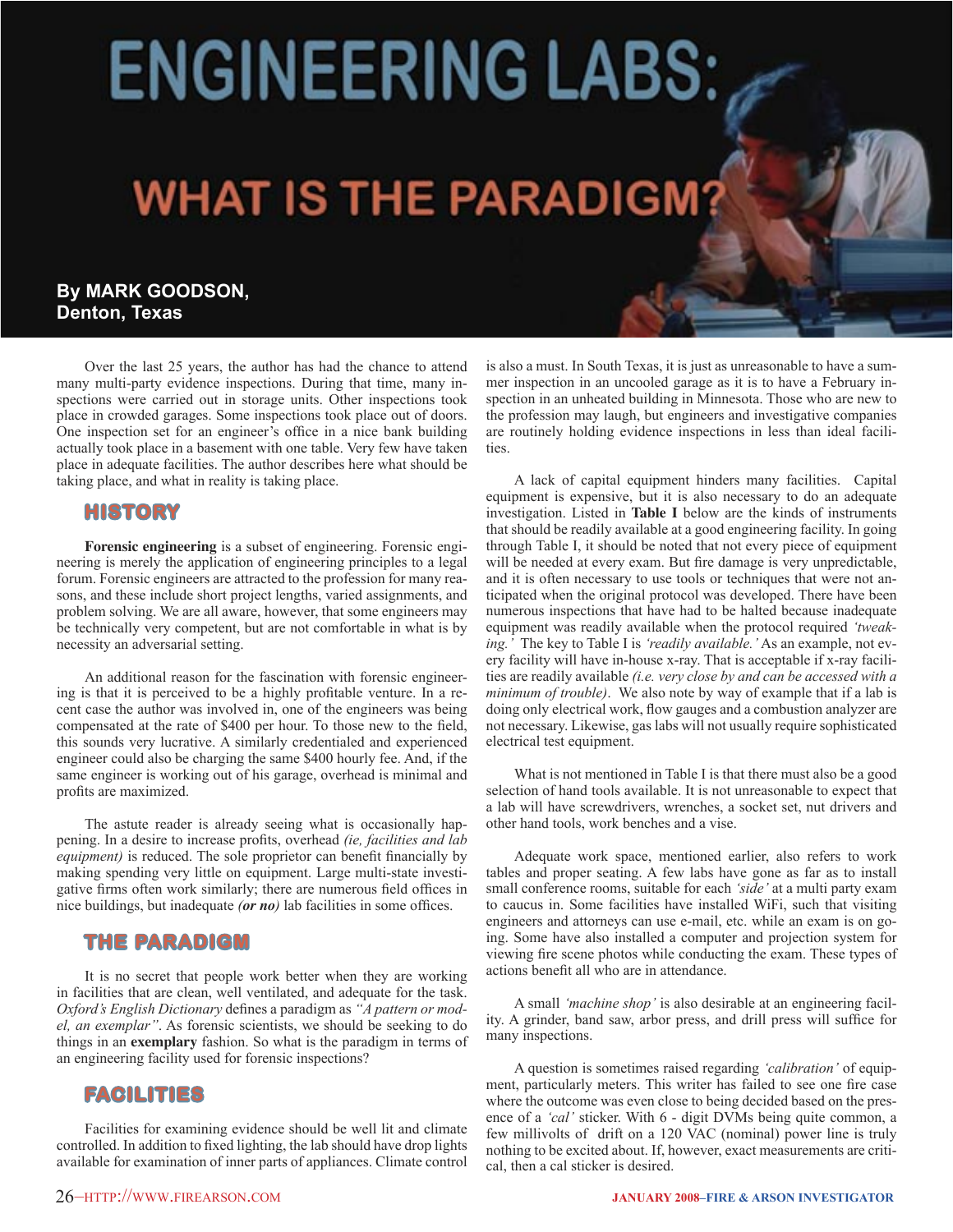# **SECURITY OF EVIDENCE**

 Evidence security and storage are important factors when looking for a paradigm. Fire evidence should be stored in a neat and orderly fashion, and not just stuck in a corner. The lab should have adequate shelving for such storage. At one lab visited by the author, dirt from a nearby cornfield had severely contaminated the evidence being stored. Another huge *'disconnect'* the writer has seen comes to the issue of fire protection – as professionals who investigate fires, we know what a destructive force that fire can be. Is evidence stored in a facility that is sprinkled per NFPA 13, or in a building with firewalls? Normally, the answer is **NO**.

# **SAFETY**

 Lab exams can involve some amount of danger. Investigators who are PE's know that their first obligation is to safety. Here again, there are disparities between the paradigm and what is occurring. Some facilities do not have rubber gloves available to be used during inspections. Anytime a Dremel is used, safety glasses must be worn or the observers should leave the area. Occasionally, it is necessary to test something electrically hot. The tester(s) should be wearing hot gloves or other PPE *(personal protective equipment)*, as is necessary.

 The use of videographers has become very common, and very problematic. On more than one instance, the videographers have strayed very near live equipment while testing was going on. No liability release form is going to bring back to life the videographer who, for the sake of a better shot, has strayed into live parts.

 Sign-in sheets are also a must at every inspection. One clever attorney tried to *'hide'* her experts by refusing to identify them, claiming that they were consultants. While that may be true, it is not unreasonable for us to know the names of those visiting our facility.

 While restroom facilities are required by law at indoor facilities, the *'usual'* storage unit favored by some has no such conveniences. Likewise, cold and hot water, soap and handwipes are essential for both cleanliness and hygiene.

### **WHAT CAN BE DONE?**

 In this the year 2007, case work on complex assignments is still being done with equipment and facilities that are much less than ideal. Parties to litigation that sometimes involves tens of millions of dollars are at the mercy of poor to mediocre lab facilities. Frankly, this is unacceptable in a field where professionalism and adherence to the **Scientific Method** should be paramount.

 Some appliance manufacturers are starting to get very serious on the issue of lab facilities. Not surprisingly, manufacturers are often sued by a party(s) seeking damages. In situations where claimants desire lab exams of fire damaged equipment and appliances, the manufacturers have one trump card, so to speak. The manufacturer can send a letter to the claimant, agreeing to an inspection of the alleged defective product. In the same letter, the claimant is told that certain equipment must be available at whatever facility is used for any inspections. If the claimant wants to use Engineer X's garage, the manufacturer will be agreeable as long as equipment requirements are met. If the claimant balks, the manufacturer has a very simple reply

# **TABLE I**

**DVM** – A must, needs 4 wire capability **Circuit breaker tester** – Testing both thermal and magnetic portions of breakers **Megger** – 500 and 1000 volt ranges, at a minimum **High voltage probe** – Neon sign transformers **High current source** – Accurate testing of low resistance connections **Four wire (Kelvin) clips** – Accurate testing of contact resistances **X-ray** – Examining fuses, circuit breakers, molten masses, thermal fuses, small appliances **Current shunts, wattmeter, and / or power quality analyzer** – Determine motor and appliance operating characteristics **Ground resistance meter** – Really a field tool, but necessary to determine compliance with NEC Article 250 **Microscope** – Must have real time image capture **Thermocouples and scanner** – Real time temperature measurement **Heat gun** – Testing thermal switches, removing line cords from molten masses **Oven** – Testing thermal switches **Compressed air** – Has numerous uses **Flow gauges** – Measuring gas flow rates **Manometer** – Measuring gas pressures **Natural gas and propane** – Very hard to test a gas appliance without them **Dial calipers** – Accurate measurements of dimensions **Hoses and fittings** – Testing of gas systems **Three phase power** – Testing motors **Variac** – Testing of appliances at different voltages **Dremel tool and safety glasses** – Always useful **UItrasonic cleaner**, Alconox and Branson OR detergents – for cleaning small parts **Differential probes** - Measuring differential voltages **Electron microscope with EDX** – Invaluable for examining wires and switch contacts, as well as mechanical devices **Borescope** – Examining appliances and piping internally **Dielectric analyzer** – Analyzing leakage in insulation **Tachometer** – Measuring rotating devices **Oscilloscope** – Electrical analysis **Hardness tester** - Rockwell or Brinell hardness **Impedance meter** – Ballasts, transformers, motors, capacitors **Combustion analyzer** – Measuring combustion parameters